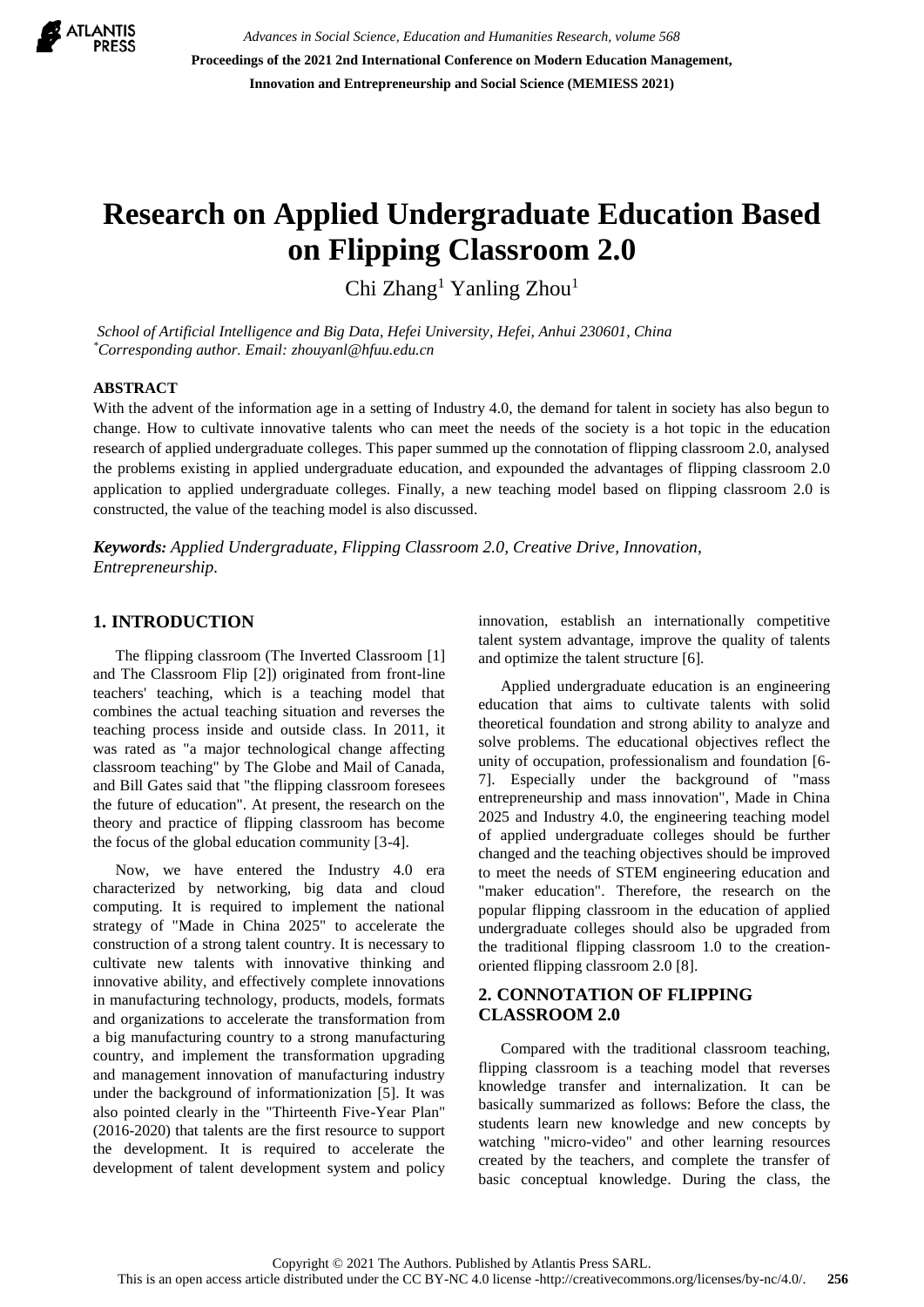teachers organize the students to carry out independent investigation, group cooperation and other learning activities according to the problems encountered by students in the learning process, and complete the internalization of knowledge. The teaching model of this form is called flipping classroom 1.0. At present, this teaching model of flipping the teaching process through "micro-video" has been widely studied and practiced by the educators at home and abroad.

Flipping classroom 2.0 refers to a new teaching paradigm with complementary practical thinking that integrates fipping classroom with maker education to cultivate creative talents [9]. This teaching paradigm is the product of the combination and convergence of two kinds of thinking between maker education and flipping classroom 1.0, which achieves the upgrading and flipping of educational objectives and derives a creation-driven targeted learning mode. As shown in Figure 1, in this learning mode, the learners pursue the realization of the ultimate goal "creation". Other abilities of knowledge, understanding, application, analysis, evaluation and synthesis are also exercised intentionally or unintentionally during the realization of "creation". Therefore, there is no need to emphasize the realization of other links [10]. This is not only the reverse innovation of educational goals, but also shows many destructive innovation features, which enables the educators to focus directly on the core issues of education: talent training.



**Figure 1** Creation-driven targeted learning model.

Flipping classroom 2.0 is built on the basis of creation-driven learning theory. It started directly from the "creation", and formed the complementary practical thinking combining the "bottom-up" and "top-down" in Bloom's pyramid of cognitive goals (knowledge, understanding, application, analysis, evaluation and synthesis) through bottom-up cognitive enhancement and top-down thinking innovation. As shown in Figure 2, this combination of top-down and bottom-up teaching objectives are conducive to breaking through the "cognitive ceiling" and effectively making up the shortcomings of a single route, which not only ensures the completion of the students' knowledge skills and cognitive ability goals, but also enables the achievement of advanced cognitive goals.



**Figure 2** Innovative practice mape for flipping classroom 2.0.

# **3. PROBLEMS EXISTING IN THE TEACHING AND EDUCATION OF APPLIED UNGRADUATE COLLEGES**

According to Weiner's success or failure attribution theory, the problems existing in the teaching of applied colleges can be divided into two aspects: internal factors and external factors. Internal factors refer to the problems of the colleges themselves, such as the input in education, teachers' teaching methods, and students' learning enthusiasm, etc. External factors include geographical environment and social recognition. Specifically, it can be summarized as follows: the students lack motivation for independent learning, lack of learning methods, lack of clear career planning, and incorrect learning attitude. The teachers' teaching philosophy is backward. The teaching objectives are unclear. The innovative teaching is poor and the evaluation mechanism is not perfect. The colleges themselves have problems such as insufficient investment in education, construction of campus software and hardware, and construction of campus culture.

## *3.1. Insufficient Investment in Education, Unclear Orientation of Running a School and Lack of Social Recognition*

Compared with the funding sources and quantity of traditional research universities, most of the national 600 applied undergraduate colleges are local institutions. They rely mainly on financial allocations. The total funding is much smaller than that of traditional research universities, which limits the development of local applied undergraduate colleges in the introduction of teachers, teaching equipment and campus culture construction. In the process of moving from traditional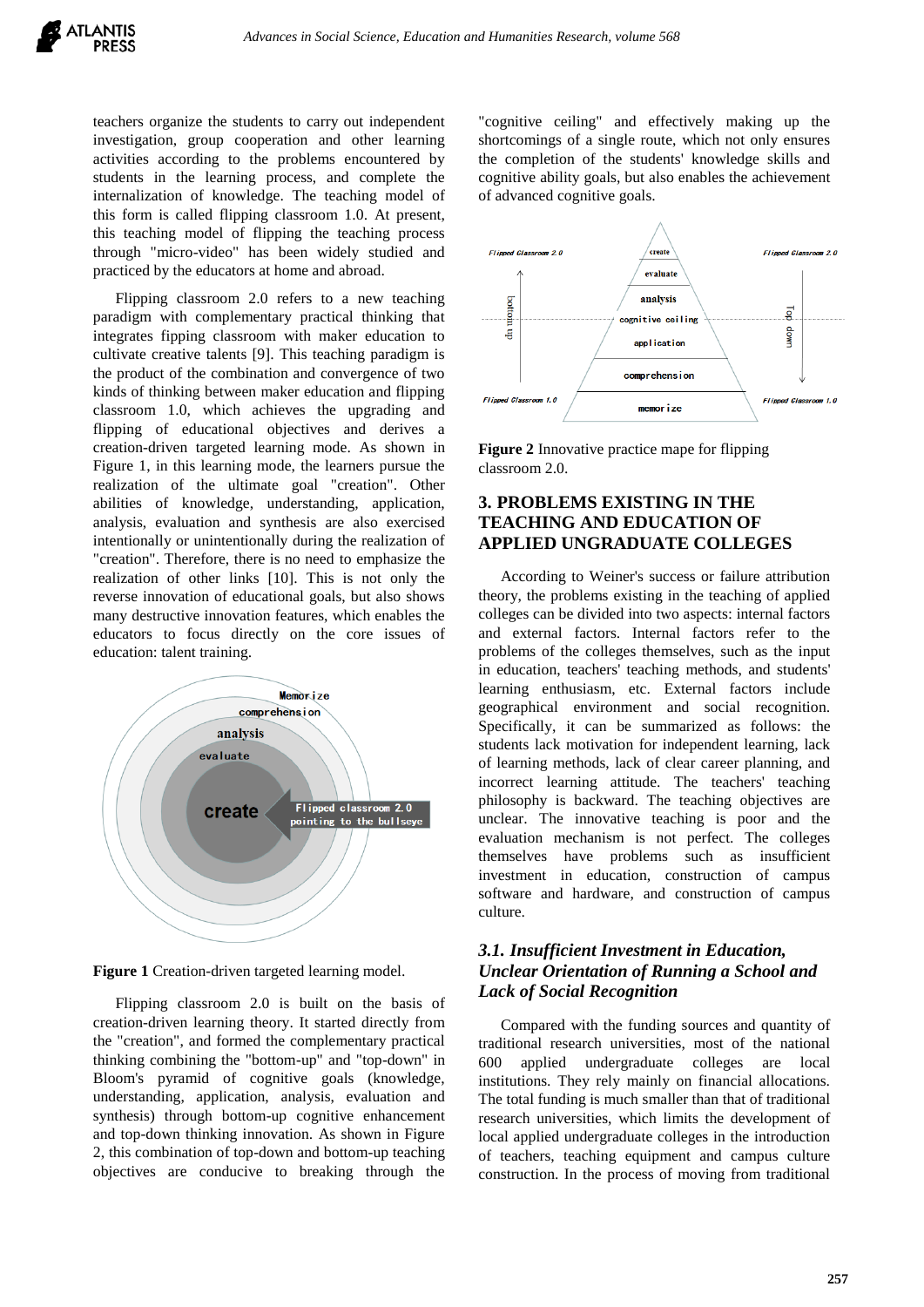research-based schooling thinking to application-based schooling orientation, the applied undergraduate colleges are in the stage of continuous exploration and progress. The schooling orientation of learning in the process of moving forward should be different from that of higher vocational-type applied and research-based universities, so it is easy to cause the school's schooling orientation to be unclear and take detours and wrong paths. In addition, there are some enterprises, institutions and employing units thinking that applied undergraduate colleges are the original local ordinary undergraduate institutions, which discriminate against schools and students, and lack sufficient understanding of the students and schools. As a result, the applied talents that have been cultivated lack sufficient attraction to them, resulting in the lack of social recognition of applied colleges.

# *3.2. The Teachers' Teaching Methods are Backward, Lack of Practical Experience, and Lack of "Innovation" Consciousness*

Teachers, as the organizers of teaching and the executors of imparting knowledge, are the key to the success or failure of teaching activities. As the teachers of applied colleges, they should have strong learning ability, adaptability and innovation ability to meet the requirements of teachers in economic and social development. Especially for the applied undergraduate colleges, the difference between the applied higher vocational education and traditional undergraduate education is that they focus more on the cultivation of students' practical ability, innovation ability and learning ability, and emphasize more on the application of knowledge and skills. However, the college teachers basically come in to work directly after graduating from schools. This mode of going from school to school and from classroom to classroom causes the college teachers to lack practical experience and teaching skills. There is no innovation in the teaching methods. There is no creative idea in teaching form. They lack the sense of "innovation" from the contents to the means of the courses they are taught.

## *3.3. Students Feel More Difficult to Learn. Their Enthusiasm for Learning is not High, and They Lack the Enthusiasm for "Creation"*

The way of knowledge learning at colleges is also different from that in secondary school. The students need to change their traditional thingking of learning and learning methods after entering the college. The knowledge learned in classroom at colleges are basic knowledge. Teachers will talk a lot in the classroom, and students need to finish homework to internalize the knowledge after the class in order to adapt to such a large amount of process of knowledge transfer and internalization. However, there are lots of courses set up in the university. The students have heavy burden in learning. The students do not have a sense of achievement in learning. Their sense of difficulty in learning is increased. Their motivation in learning is low. They lack active learning and active thinking, and their innovative thinking is slowly "worn out" in this one-way knowledge transfer and repetitive knowledge learning. In addition, the students suddenly move from being controlled by teachers to a free and open campus environment, and it is easy for them to lose their learning goals and interest in learning.

## **4. THE BASIS AND ADVANTAGES OF FLIPPING CLASSROOM 2.0 IN THE EDUCATION OF APPLIED UNDERGRADUATE COLLEGES**

The value orientation of education and teaching in applied undergraduate colleges reflects the industry. The objective setting reflects the application. The curriculum setting reflects the compound property. The cultivation process reflects the practicality, and the talent evaluation reflects the pluralism. Therefore, it is different from traditional undergraduate teaching in curriculum, training mode and teaching requirements, and it should pay more attention to the "engineering", "application" and "innovation".

## *4.1. Application Basis*

It can make students deeply participate in learning and form a student-centered teaching by introducing the teaching model of flipping classroom 2.0 into the applied undergraduate teaching. By introducing a specific task into teaching, it not only cultivates the students' independent learning ability and innovative ability, but also cultivates the students' ability to integrate theory with practice and apply knowledge to solve practical problems. The students not only receive knowledge transfer before the class, but also think deeply about their own problems, which stimulates the students' learning enthusiasm and enhances the students' sense of accomplishment while completing the project. This creation-driven teaching model forces the teachers to improve themselves continuously, enhance the engineering practice ability, make up for the shortage of practical teaching resources in colleges, and help the students to cultivate advanced thinking such as application, analysis and evaluation.

## *4.2. Application Advantages*

There are three advantages for the teachers: First, it is easy to use. At present, there are many kinds of online education platforms and video production tools, and they all have mature technical support. It is so easy for the teachers to make high-quality videos and upload the videos. It is very convenient to upload the videos and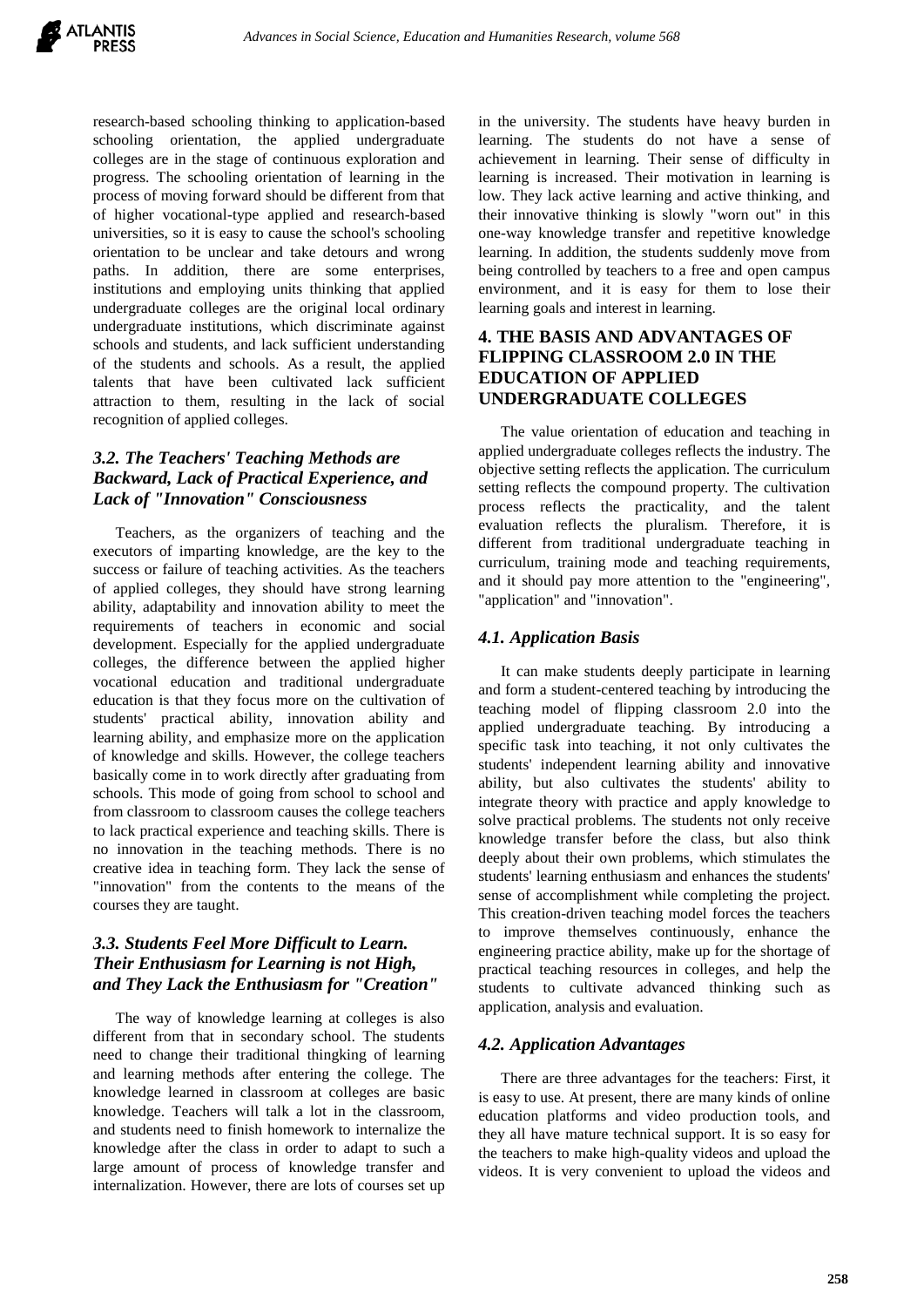other teaching resources to the online platforms by the operation in the background. Secondly, it is useful. At present, the research on the theory and practice of flipping classroom shows that the teaching model of flipping classroom has remarkable effects in improving teaching effect, stimulating the students' learning enthusiasm and improving the students' information literacy. Thirdly, the teachers want to use it. After recording videos, making learning task list and other learning resources related to the courses, their own professional quality is improved and their need for selffulfillment is satisfied, which can stimulate the teachers' learning enthusiasm and practice motivation.

For the students, they can break through the limitation of time and place, and increase the chances of students' hands-on practice. The students can complete the learning of the basic knowledge and skills according to the needs of the project before the class. The group work and group discussions as well as other learning activities can be carried out under the guidance of the teachers during the class to solve the difficult problems encountered before the class. After the class, the project gets further consolidated and improved to complete the transfer and internalization of knowledge. In this process, the students can freely control their spare time and participate deeply according to a specific learning task. The students can give full play to their subjective initiative. Each student can have the opportunity to practice and complete the project independently, and the students' creative enthusiasm can be stimulated.

For the flipping classroom 2.0 of schools, it is not just an upgraded version of flipping classroom 1.0. It has many destructive features. Therefore, the educational goal of educational reform in the applied undergraduate colleges should firstly meet the needs of society. The applied colleges should think deeply about the direction of reform, reconstruct the concept of education and teaching, redefine the functions of the schools, the roles of the teachers and the functions of the classroom, and even redesign the environment for the teachers. Flipping classroom 2.0 introduces the design concept of maker education, which is conducive to cultivating the students' innovative literacy and creative thinking. It is very important for building the campus culture with "innovative" atmosphere and cultivating the talents who meet the requirements of Industry 4.0.

## **5. A NEW TEACHING MODEL FOR APPLIED UNDERGRADUATE COLLEGES BASED ON FLIPPING CLASSROOM 2.0**

The teaching model of flipping classroom 2.0 has weakened the boundary of learning activities before the class, during the class and after the class, extended the teaching activities to any time period before the class, during the class and after the class, diversified the channels for the learners to receive information, and provide more abundant types of information. The students can make full use of network tools to obtain timely and targeted learning resources, enhance the enthusiasm of the learners, and improve the teaching effect. As shown in Figure 3.

Before the class, the teacher divides the students into several learning groups, each of which is randomly composed of the students with different learning levels and abilities. In the guidance before the class, the teacher collects the knowledge materials related to the teaching contents, design the teaching cases, and focuses on the teaching cases to make learning task list. The learning task list includes: Learning guide, learning objectives, problem design, interactive learning resources, learning test, learning reflection and learning archives. Then, the produced micro-videos, courseware and other related learning resources are delivered to the students through the online teaching platforms. The students follow the requirements of the learning task list for independent learning before the class. The communication can be carried out between the teachers and students, and the students and students through the timely or non-timely tools to solve the problems encountered in self-learning and form classroom learning report materials.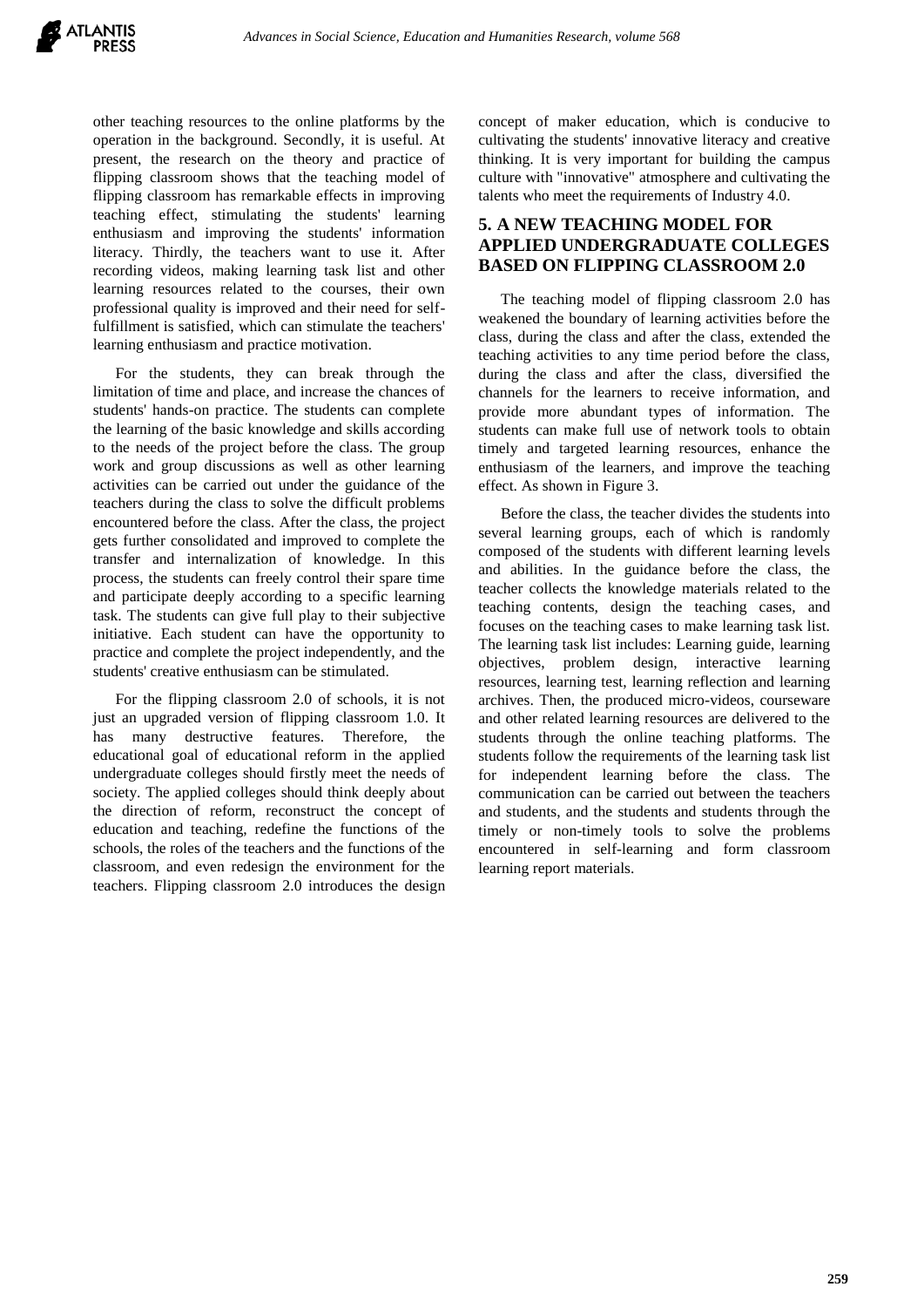



**Figure 3** A new teaching model for applied undergraduate colleges based on flipping classroom 2.0.

The main objective during the class is to focus on the solution of the problems. In the teaching research during the class, the teacher should summarize the problems in the communication before the class. Guided by the problems, the students are guided to carry out independent exploration, group collaboration, cooperative exploration and other activities. Personalized counseling is provided for the students. Students' thinking can be opened and collided. It can form solutions to problems from various perspectives and realize the deep learning.

After the class, the teachers need to evaluate the applicability of the teaching cases and improve the teaching cases through the guidance before the class and the research during the class. Besides, the works of excellent students are displayed. The students check the gaps and fill in the gaps through tests, online communication, lab project practice and offline group communication. The learning projects before the class and during the class are improved by repeating the videos, studying the teaching materials and consulting the materials again. Finally, the teacher summarizes and evaluates the study and carries out new project practice, so that the students are always in an atmosphere of analyzing themselves, judging others and creating applications.

## **6. CONCLUSIONS**

It needs to cultivate applied talents that meet the requirements of Industry 4.0 and Made in China 2025. The cultivation of applied talents should abandon the homogenized and standardized talent cultivation mode of traditional classrooms. It is required to integrate the education model of flipping classroom 2.0 of maker education, focus on the creative ability and practical innovation, and provide the students with more opportunities to participate in learning, which is conducive to cultivating the students' advanced thinking such as application, analysis, evaluation and creation, providing the students with better personalized counseling and new learning experience, and providing new innovative ideas in reverse order for school education and teaching reform.

## **ACKNOWLEDGMENTS**

**Fund program:** Major Teaching Reform and Research Project of Higher Education Revitalization Plan of Department of Education of Anhui Province, "Research and Practice on Training Mode of Computer Applied Talents in Local Undergraduate Colleges under the Background of 'Internet + '"(2015zdjy141), Smart Classroom Teaching Practice Project of Hefei University in 2018 "Smart Classroom Pilot of Java Web Development Technology"